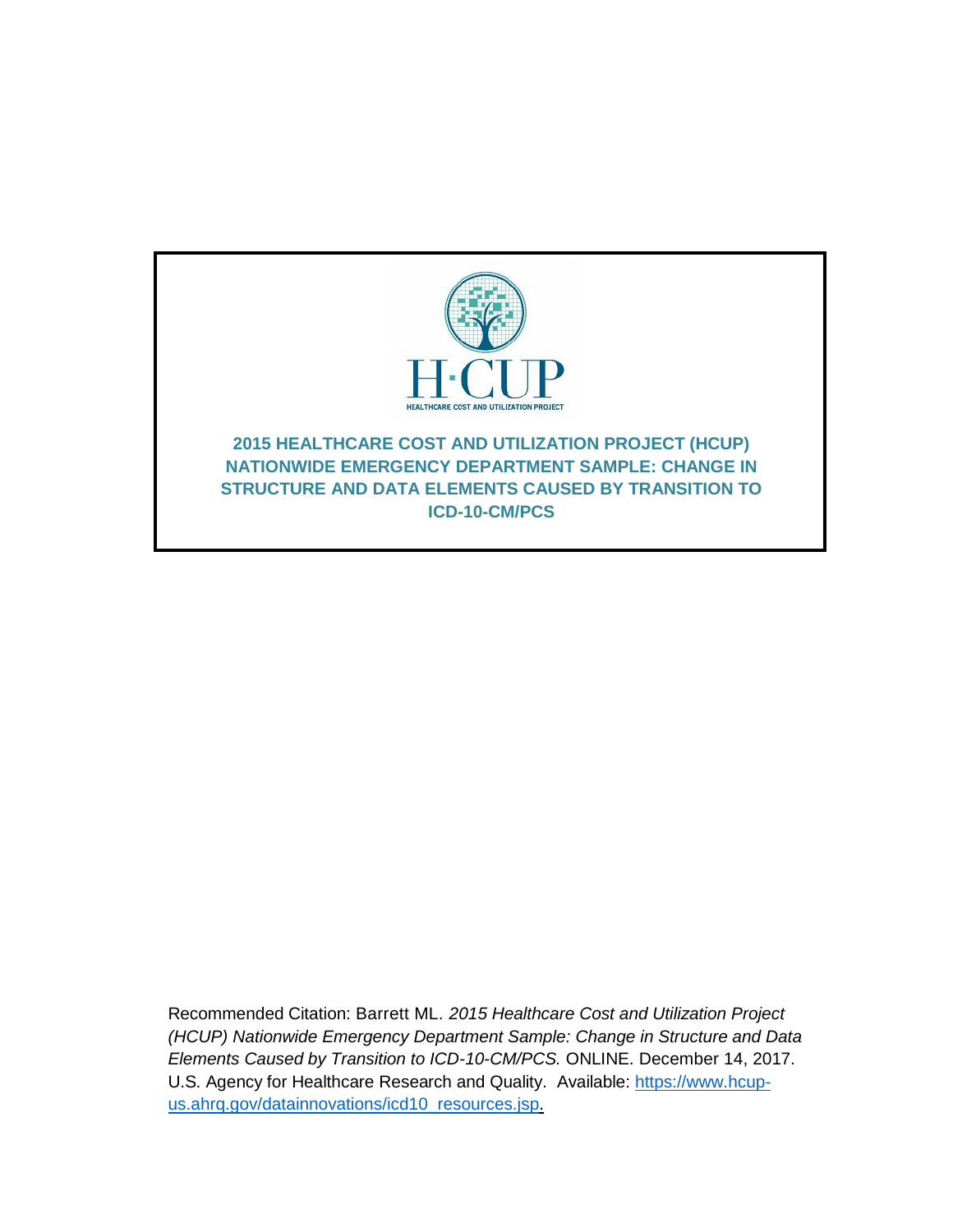# **TABLE OF CONTENTS**

| Data Elements in the 2015 NEDS Related to ICD-9-CM and ICD-10-CM/PCS Codes  3                   |  |
|-------------------------------------------------------------------------------------------------|--|
| Resources for Using Administrative Data with ICD-10-CM/PCS Diagnosis and Procedure Codes<br>$8$ |  |

#### **TABLE OF TABLES**

| Table 1. Names of Data Elements Based on Diagnosis Codes in the Supplemental ED Files, |  |
|----------------------------------------------------------------------------------------|--|
|                                                                                        |  |
| Table 2. Names of Data Elements Based on Diagnosis and Procedure Codes in the          |  |
| Supplemental Inpatient Files, Q1-Q3 with ICD-9-CM Codes and Q4 with ICD-10-CM/PCS      |  |
|                                                                                        |  |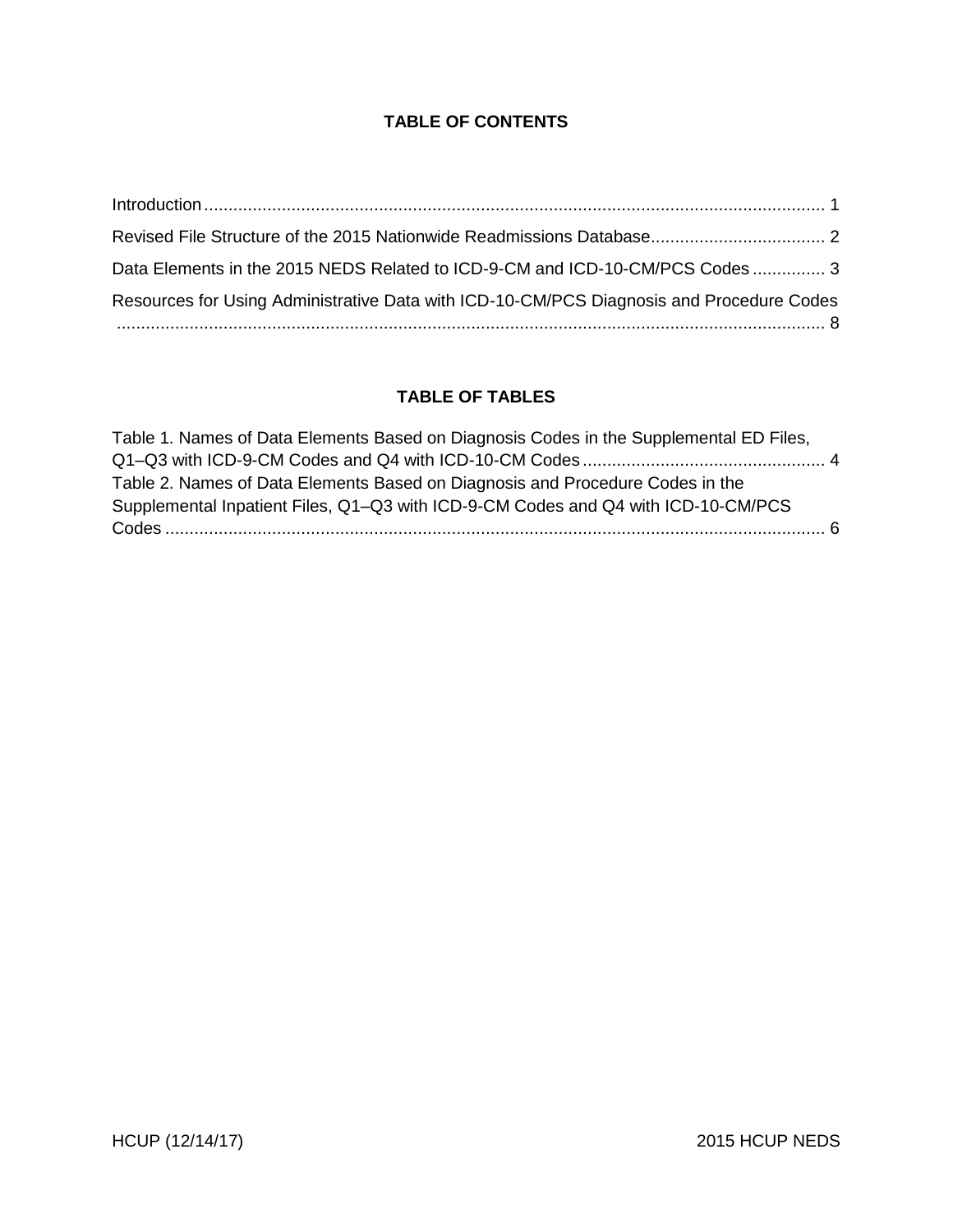# <span id="page-2-0"></span>**INTRODUCTION**

This document provides an overview of how the Healthcare Cost and Utilization Project (HCUP) 2015 Nationwide Emergency Department Sample (NEDS) has changed in file structure as a result of the introduction of ICD-10-CM/PCS.<sup>1</sup> On October 1, 2015 (the beginning of the fiscal year 2016), the United States transitioned from using ICD-9-CM to ICD-10-CM/PCS code sets for reporting clinical diagnoses and inpatient procedures. ICD-10-CM/PCS consists of two parts:

- ICD-10-CM: diagnosis coding on inpatient and outpatient data
- ICD-10-PCS: procedure coding on inpatient data.

The NEDS was designed to produce national and regional estimates about emergency department (ED) visits across the country. Information includes geographic characteristics, hospital characteristics, patient characteristics, and the nature of visits (e.g., common reasons for ED visits, acute and chronic conditions, and injuries). The NEDS was constructed using the HCUP State Emergency Department Databases (SEDD) and the State Inpatient Databases (SID). The SEDD capture discharge information on ED visits that do not result in an admission (i.e., treat-and-release visits and transfers to another hospital). The SID contain information on patients initially seen in the emergency room and then admitted to the same hospital. The NEDS data files are annual, calendar-year files. The introduction of ICD-10-CM/PCS on October 1 means that the calendar year 2015 NEDS includes a combination of codes:

- Nine months of the calendar year data with ICD-9-CM codes (January 1, 2015 to September 30, 2015)
- Three months of calendar year data with ICD-10-CM/PCS codes (October 1, 2015 to December 31, 2015).

To alert users to this change in the ICD coding scheme, the file structure of the 2015 NEDS differs from the annual files for other data years. In the 2015 NEDS, the first three quarters of data (with ICD-9-CM codes) are stored separately from the fourth quarter of data (with ICD-10- CM/PCS codes). In addition, the names of diagnosis- and procedure-related data elements under ICD-10-CM/PCS have been changed to identify the coding scheme. **Data elements based on the HCUP Tools that are derived from ICD-10-CM/PCS codes are not included in the fourth quarter data, but a beta version of the programs to assign the HCUP Tools are available for download on the [HCUP Tools & Software](https://www.hcup-us.ahrq.gov/tools_software.jsp) section of the HCUP-US Web site.**

This document outlines the revised file structure of the HCUP NEDS in 2015, describes the changes to diagnosis- and procedure-related data elements under ICD-10-CM/PCS, and

<sup>1</sup> ICD-9-CM: International Classification of Diseases, Ninth Revision, Clinical Modification;

ICD-10-CM/PCS: International Classification of Diseases, Tenth Revision, Clinical Modification/Procedure Coding System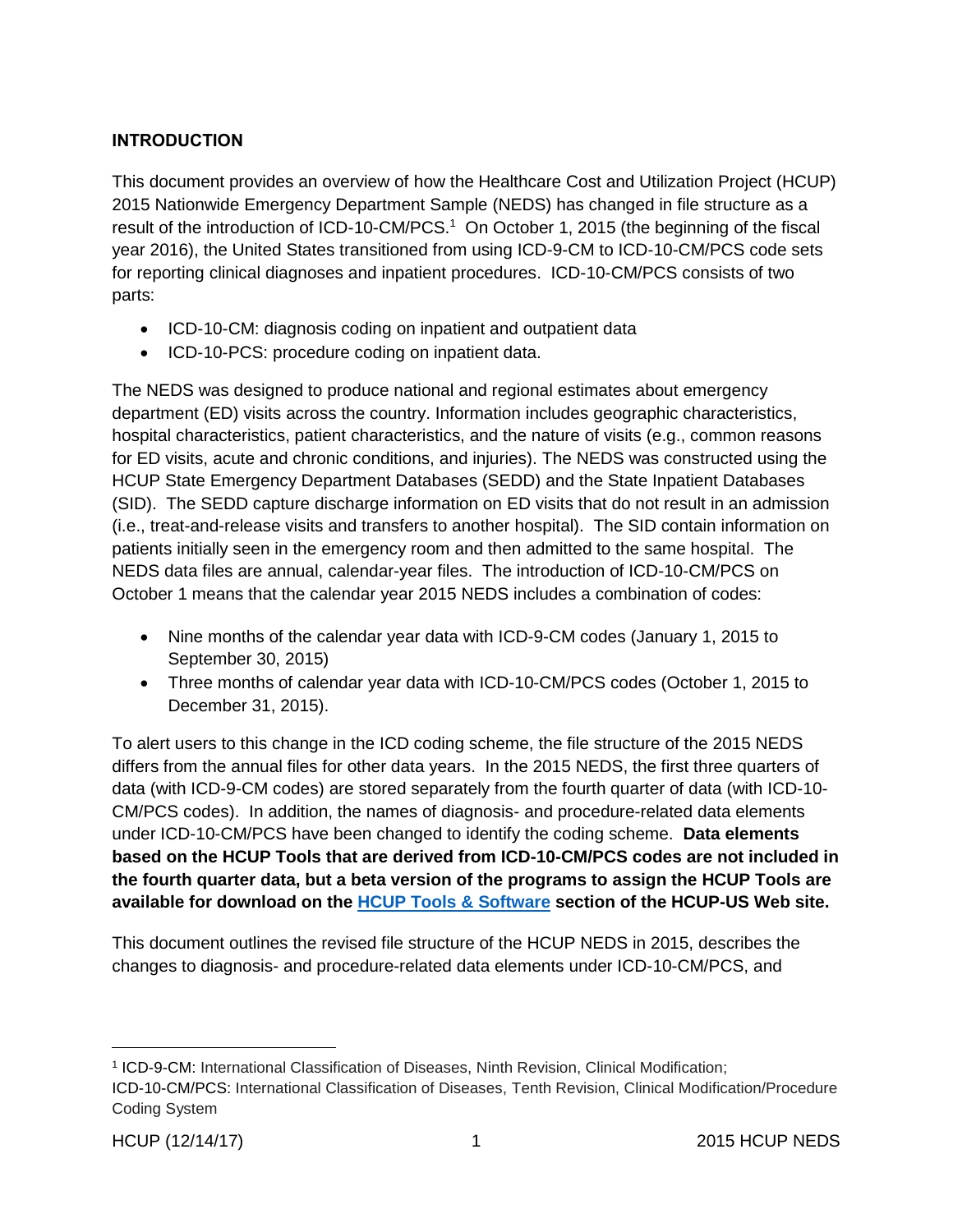provides resources to aid HCUP data users in using these files and data elements based on ICD-9-CM and ICD-10-CM/PCS codes.

#### <span id="page-3-0"></span>**REVISED FILE STRUCTURE OF THE 2015 NATIONWIDE READMISSIONS DATABASE**

Because of the transition to ICD-10-CM/PCS on October 1, 2015 (the beginning of the fiscal year 2016), the file structure and the location of many of the data elements within the files that comprise the 2015 NEDS have changed.

- The **Core File** continues to be a single file containing commonly used data elements (e.g., age, expected primary payer, total charges for ED services). The difference in 2015 is that diagnoses and procedures, and related data elements have been moved out of the Core File and into the Supplemental ED and Inpatient Files.
- The **Supplemental ED File** has been split into two files.
	- $\circ$  Nine months of the calendar year 2015 data (ED visits discharged from January 1, 2015 – September 30, 2015) are in the Supplemental ED File labeled Q1–Q3.
		- The Q1–Q3 file includes *ICD-9-CM diagnosis codes* and related data elements such as the injury flags, Clinical Classification Software (CCS) categories, and other data elements derived from AHRQ software tools.
		- The Q1-Q3 file includes Healthcare Common Procedure Coding System (HCPCS) Current Procedural Terminology (*CPT*®) *procedure codes* and related data elements. The inclusion of ICD-9-CM procedure codes in the Supplemental ED file was discontinued in 2015 because that coding scheme is rarely used to report procedures on outpatient records.
	- $\circ$  Three months of calendar year 2015 data (ED visits discharged from October 1, 2015 –December 31, 2015) are in the Supplemental ED File labeled Q4.
		- The Q4 file includes the *ICD-10-CM diagnosis codes* in data elements with the prefix "I10\_". Injury flags and data elements derived from the AHRQ software tools are not available in the Q4 file because the ICD-10- CM versions are still under development.
		- The Q4 file includes *CPT procedure codes* and related data elements.
- The **Supplemental Inpatient File** has been split into two files.
	- $\circ$  Nine months of the calendar year 2015 data (ED admissions from January 1, 2015 – September 30, 2015) are in the Supplemental Inpatient File labeled Q1– Q3.
		- The Q1–Q3 file includes *ICD-9-CM diagnosis and procedure codes,* and related data elements such as the injury flags, CCS categories, and other data elements derived from AHRQ software tools.
	- $\circ$  Three months of calendar year 2015 data (ED admissions from October 1, 2015 – December 31, 2015) are in the Supplemental Inpatient File labeled Q4.
		- The Q4 file includes the *ICD-10-CM diagnosis and ICD-10-PCS procedure codes* in data elements with the prefix "I10\_". Injury flags and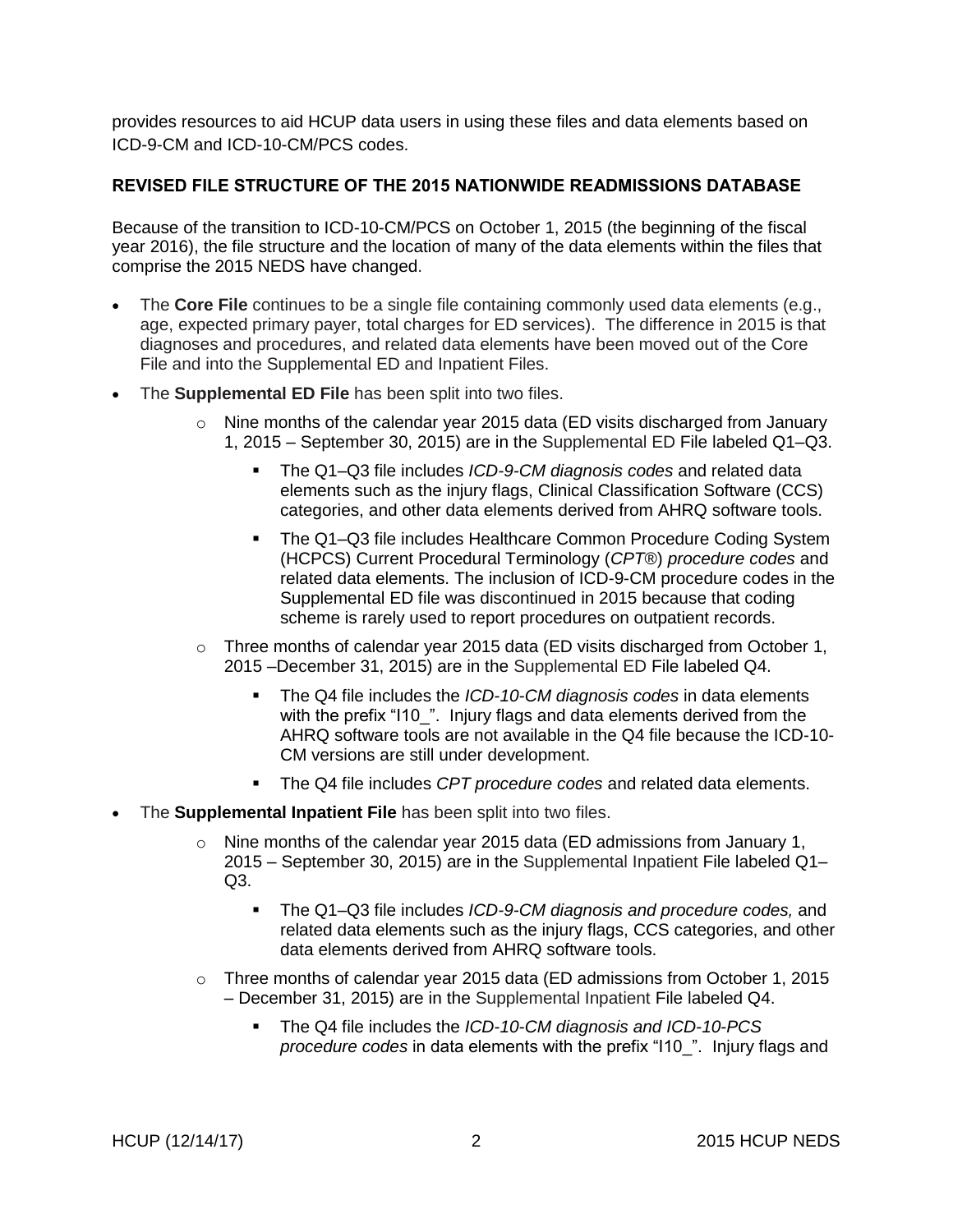data elements derived from the AHRQ software tools are not available in the Q4 file because the ICD-10-CM versions are still under development.

• The **Hospital Weights file** continues to have hospital characteristics.

### <span id="page-4-0"></span>**DATA ELEMENTS IN THE 2015 NEDS RELATED TO ICD-9-CM AND ICD-10-CM/PCS CODES**

Almost all of the diagnosis- and procedure-related data elements that are based on ICD-10- CM/PCS data have different data element names than the ICD-9-CM version. Exceptions include data elements that are based on third-party proprietary software such as Diagnosis-Related Groups (DRGs).

No data elements related to diagnosis and procedure codes are included in the 2015 NEDS Core or Hospital Files. Diagnoses and procedures, and related data elements have been moved out of these files and into the Supplemental ED and Inpatient Files. A list of data element names based on the ICD-9-CM and ICD-10-CM/PCS coding systems and their file location in the 2015 NEDS are included in the following tables:

- Table 1 includes all data elements based on *diagnosis codes* in the Supplemental ED File. Procedure-related data elements are not included in this table because they are based solely on CPT codes and, therefore, are not impacted by the transition to ICD-10- PCS.
- Table 2 includes all data elements based on *diagnosis and procedure codes* in the Supplemental Inpatient File.

Complete documentation of the 2015 NEDS can be found on the [HCUP User Support \(HCUP-](https://www.hcup-us.ahrq.gov/db/nation/neds/nedsdbdocumentation.jsp)[US\) Web site.](https://www.hcup-us.ahrq.gov/db/nation/neds/nedsdbdocumentation.jsp)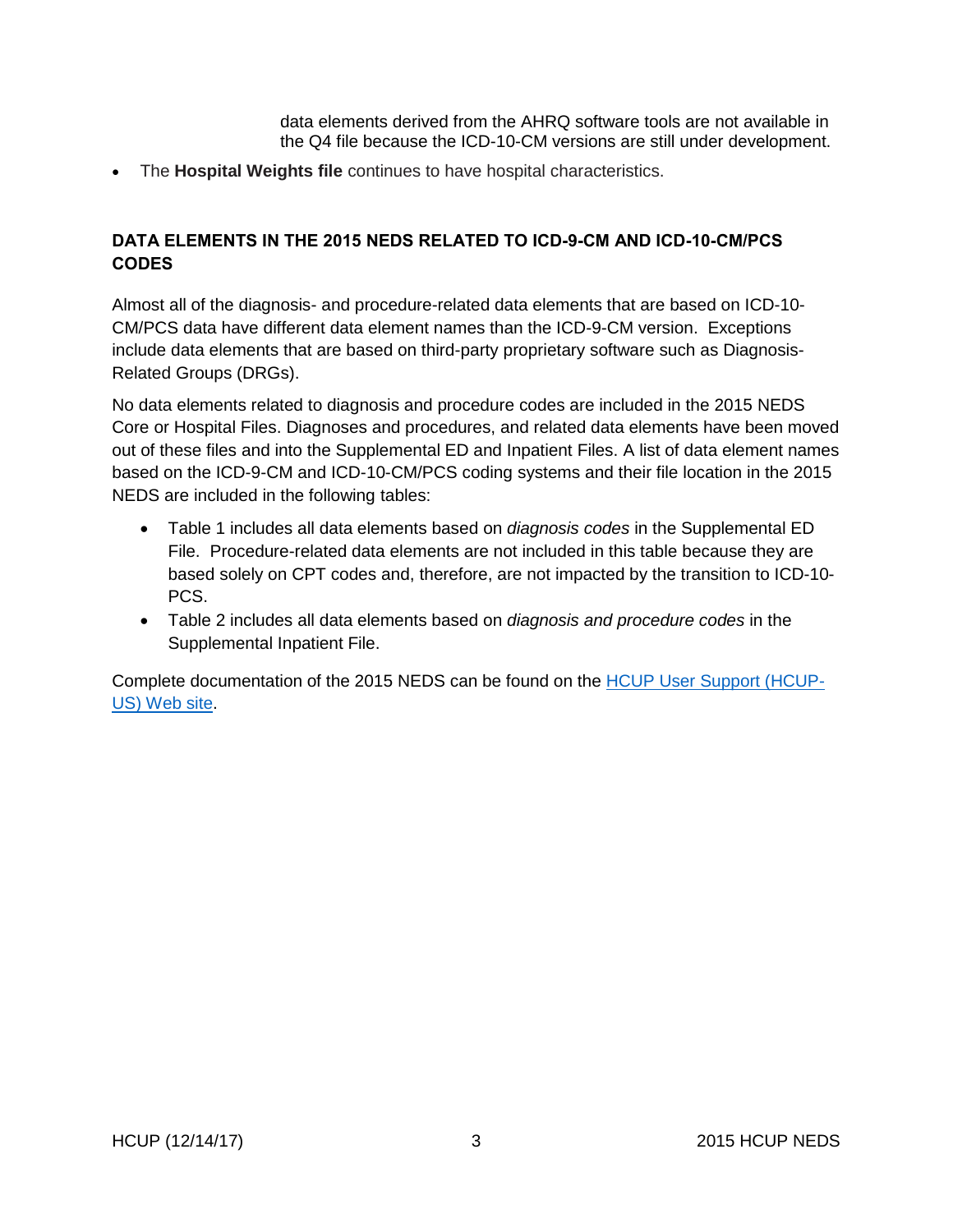### <span id="page-5-0"></span>**Table 1. Names of Data Elements Based on Diagnosis Codes in the Supplemental ED Files, Q1–Q3 with ICD-9-CM Codes and Q4 with ICD-10-CM Codes**

*Please note that this table does not include information on procedure codes. Procedure-related data elements in the Supplemental ED file are based solely on CPT codes and, therefore, are not impacted by the transition to ICD-10-PCS.* 

|                                       | <b>ICD-9-CM Data Element</b> | <b>ICD-10-CM Data Element</b> |  |  |  |
|---------------------------------------|------------------------------|-------------------------------|--|--|--|
| <b>HCUP Data Element</b>              | Included in the              | Included in the               |  |  |  |
| <b>Description<sup>a</sup></b>        | Q1-Q3 Supplemental           | <b>Q4 Supplemental</b>        |  |  |  |
|                                       | <b>ED File</b>               | <b>ED File</b>                |  |  |  |
| Data Elements based on Diagnoses Only |                              |                               |  |  |  |
| Diagnoses                             | DX1-DX30                     | 110_DX1-110_DX30              |  |  |  |
| Number of diagnoses                   | <b>NDX</b>                   | <b>I10_NDX</b>                |  |  |  |
| CCS for diagnoses                     | DXCCS1-DXCCS30               | Not available <sup>b</sup>    |  |  |  |
| Chronic flag                          | CHRON1-CHRON30               | Not available <sup>b</sup>    |  |  |  |
| External cause diagnoses              | ECODE1-ECODE4                | I10_ECAUSE1-                  |  |  |  |
|                                       | (External cause of injury    | <b>I10 ECAUSE4</b>            |  |  |  |
|                                       | codes)                       | (External cause of morbidity  |  |  |  |
|                                       |                              | codes)                        |  |  |  |
| Number of E codes                     | <b>NECODE</b>                | <b>I10_NECause</b>            |  |  |  |
| CCS for external cause                | E CCS1-E CCS4                | Not available <sup>b</sup>    |  |  |  |
| Injury diagnosis                      | <b>INJURY</b>                | Not available <sup>c</sup>    |  |  |  |
| Multiple injuries                     | <b>MULTINJURY</b>            | Not available <sup>c</sup>    |  |  |  |
| Injury severity                       | INJURY_SEVERITY              | Not available <sup>c</sup>    |  |  |  |
| Intent of injury                      | INTENT_SELF_HARM,            | Not available <sup>c</sup>    |  |  |  |
|                                       | INTENT_UNINTENTIONAL,        |                               |  |  |  |
|                                       | INTENT_ASSAULT               |                               |  |  |  |
| Mechanism for injury                  | INJURY_CUT,                  | Not available <sup>c</sup>    |  |  |  |
|                                       | INJURY DROWN,                |                               |  |  |  |
|                                       | <b>INJURY FALL,</b>          |                               |  |  |  |
|                                       | INJURY_FIRE,                 |                               |  |  |  |
|                                       | INJURY_FIREARM,              |                               |  |  |  |
|                                       | INJURY_MACHINERY,            |                               |  |  |  |
|                                       | INJURY_MVT,                  |                               |  |  |  |
|                                       | INJURY_NATURE,               |                               |  |  |  |
|                                       | INJURY_POISON,               |                               |  |  |  |
|                                       | INJURY_STRUCK,               |                               |  |  |  |
|                                       | INJURY_SUFFOCATION           |                               |  |  |  |

Abbreviations: CCS, Clinical Classifications Software; HCUP, Healthcare Cost and Utilization Project; ICD-9-CM, International Classification of Diseases, Ninth Revision, Clinical Modification; ICD-10-CM, International Classification of Diseases, Tenth Revision, Clinical Modification.

a Detailed descriptions of the HCUP data elements are available on the HCUP User Support Web site under NEDS [database documentation.](https://www.hcup-us.ahrq.gov/db/nation/neds/nedsdbdocumentation.jsp)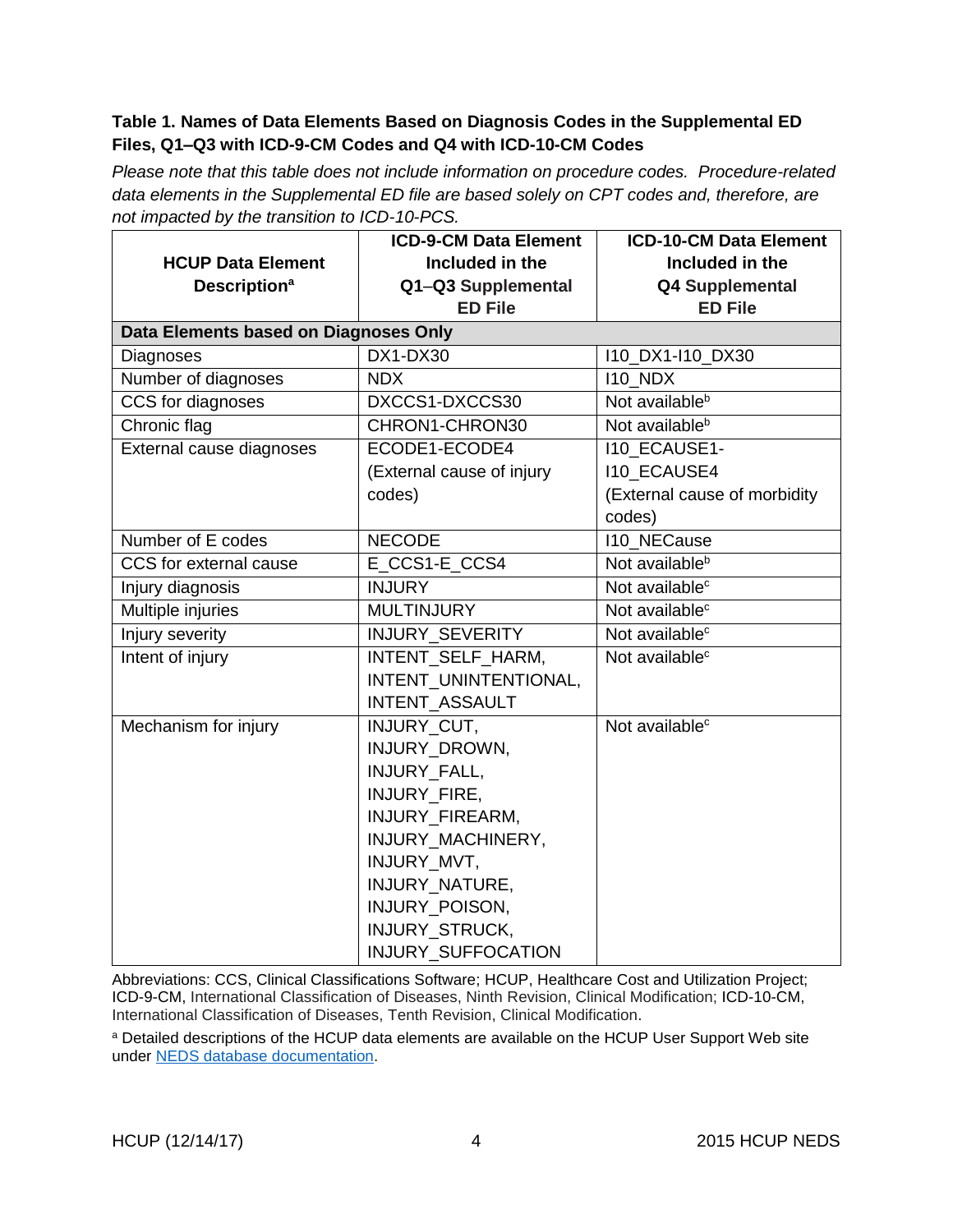<sup>b</sup> Data elements derived from HCUP software tools are not available on the Q4 file because the ICD-10- CM/PCS versions are under development. If an ICD-10-CM/PCS version of AHRQ software tools are needed, please refer to the HCUP [Tools and Software](https://www.hcup-us.ahrq.gov/tools_software.jsp) section of the HCUP-US Web site.

<sup>c</sup> HCUP identified injuries based on a ICD-9-CM scheme developed by the *State and Territorial Injury Prevention Directors Association (STIPDA)*. The ICD-10-CM version was not finalized at the time the 2015 NEDS was constructed.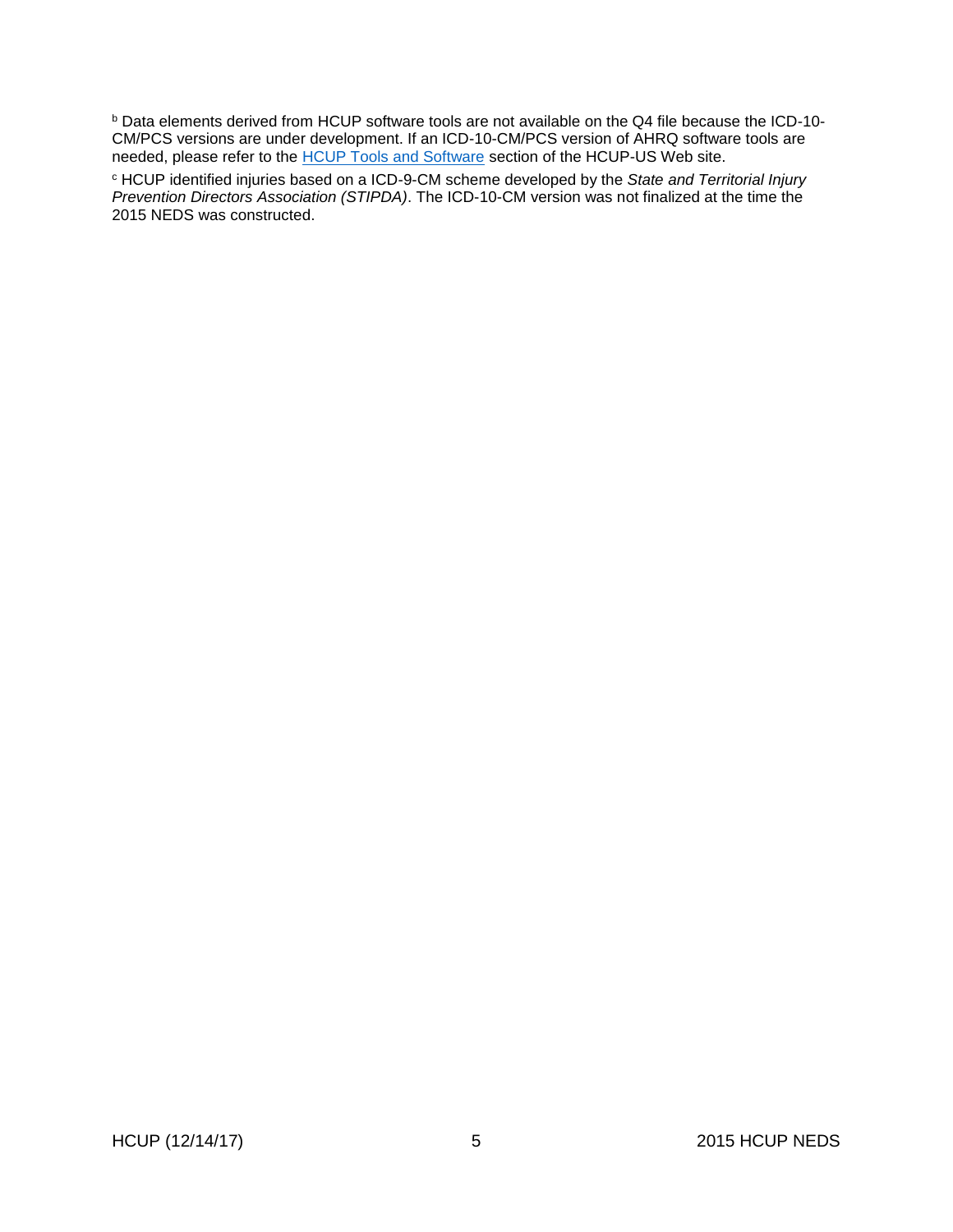# <span id="page-7-0"></span>**Table 2. Names of Data Elements Based on Diagnosis and Procedure Codes in the Supplemental Inpatient Files, Q1–Q3 with ICD-9-CM Codes and Q4 with ICD-10-CM/PCS Codes**

|                                                      | <b>ICD-9-CM Data Element</b> | <b>ICD-10-CM/PCS Data</b>      |  |  |  |
|------------------------------------------------------|------------------------------|--------------------------------|--|--|--|
| <b>HCUP Data Element</b>                             | Included in the              | <b>Element Included in the</b> |  |  |  |
| <b>Description<sup>a</sup></b>                       | Q1-Q3 Supplemental           | <b>Q4 Supplemental</b>         |  |  |  |
|                                                      | <b>Inpatient File</b>        | <b>Inpatient File</b>          |  |  |  |
| Data Elements based on Diagnoses Only                |                              |                                |  |  |  |
| Diagnoses                                            | DX1-DX30                     | 110_DX1-110_DX30               |  |  |  |
| Number of diagnoses                                  | <b>NDX</b>                   | <b>I10_NDX</b>                 |  |  |  |
| CCS for diagnoses                                    | DXCCS1-DXCCS30               | Not available <sup>b</sup>     |  |  |  |
| Chronic flag                                         | CHRON1-CHRON30               | Not available <sup>b</sup>     |  |  |  |
| External cause diagnoses                             | ECODE1-ECODE4                | <b>I10 ECAUSE1-</b>            |  |  |  |
|                                                      | (External cause of injury    | <b>I10_ECAUSE4</b>             |  |  |  |
|                                                      | codes)                       | (External cause of morbidity   |  |  |  |
|                                                      |                              | codes)                         |  |  |  |
| Number of E codes                                    | <b>NECODE</b>                | 110 NECause                    |  |  |  |
| CCS for external cause                               | E_CCS1-E_CCS4                | Not available <sup>b</sup>     |  |  |  |
| Injury diagnosis                                     | <b>INJURY</b>                | Not available <sup>c</sup>     |  |  |  |
| Multiple injuries                                    | <b>MULTINJURY</b>            | Not available <sup>c</sup>     |  |  |  |
| Injury severity                                      | INJURY_SEVERITY              | Not available <sup>c</sup>     |  |  |  |
| Intent of injury                                     | INTENT SELF HARM,            | Not available <sup>c</sup>     |  |  |  |
|                                                      | INTENT_UNINTENTIONAL,        |                                |  |  |  |
|                                                      | INTENT_ASSAULT               |                                |  |  |  |
| Mechanism for injury                                 | INJURY_CUT,                  | Not available <sup>c</sup>     |  |  |  |
|                                                      | INJURY_DROWN,                |                                |  |  |  |
|                                                      | INJURY_FALL,                 |                                |  |  |  |
|                                                      | INJURY_FIRE,                 |                                |  |  |  |
|                                                      | INJURY_FIREARM,              |                                |  |  |  |
|                                                      | INJURY_MACHINERY,            |                                |  |  |  |
|                                                      | INJURY_MVT,                  |                                |  |  |  |
|                                                      | INJURY_NATURE,               |                                |  |  |  |
|                                                      | INJURY_POISON,               |                                |  |  |  |
|                                                      | INJURY_STRUCK,               |                                |  |  |  |
|                                                      | INJURY_SUFFOCATION           |                                |  |  |  |
| Data Elements based on Procedures Only               |                              |                                |  |  |  |
| Procedure vector                                     | PR IP1-PR IP9                | 110_PR1-110_PR9                |  |  |  |
| Number of procedures                                 | NPR_IP                       | $110$ _NPR                     |  |  |  |
| CCS for procedures                                   | PRCCS_IP1-PRCCS_IP9          | Not available <sup>b</sup>     |  |  |  |
| Procedure class                                      | PCLASS_IP1-PCLASS_IP9        | Not available <sup>b</sup>     |  |  |  |
| Data Elements based on Both Diagnoses and Procedures |                              |                                |  |  |  |
| <b>DRG</b> version                                   | <b>DRGVER</b>                | <b>DRGVER</b>                  |  |  |  |
| DRG in use on discharge date                         | <b>DRG</b>                   | <b>DRG</b>                     |  |  |  |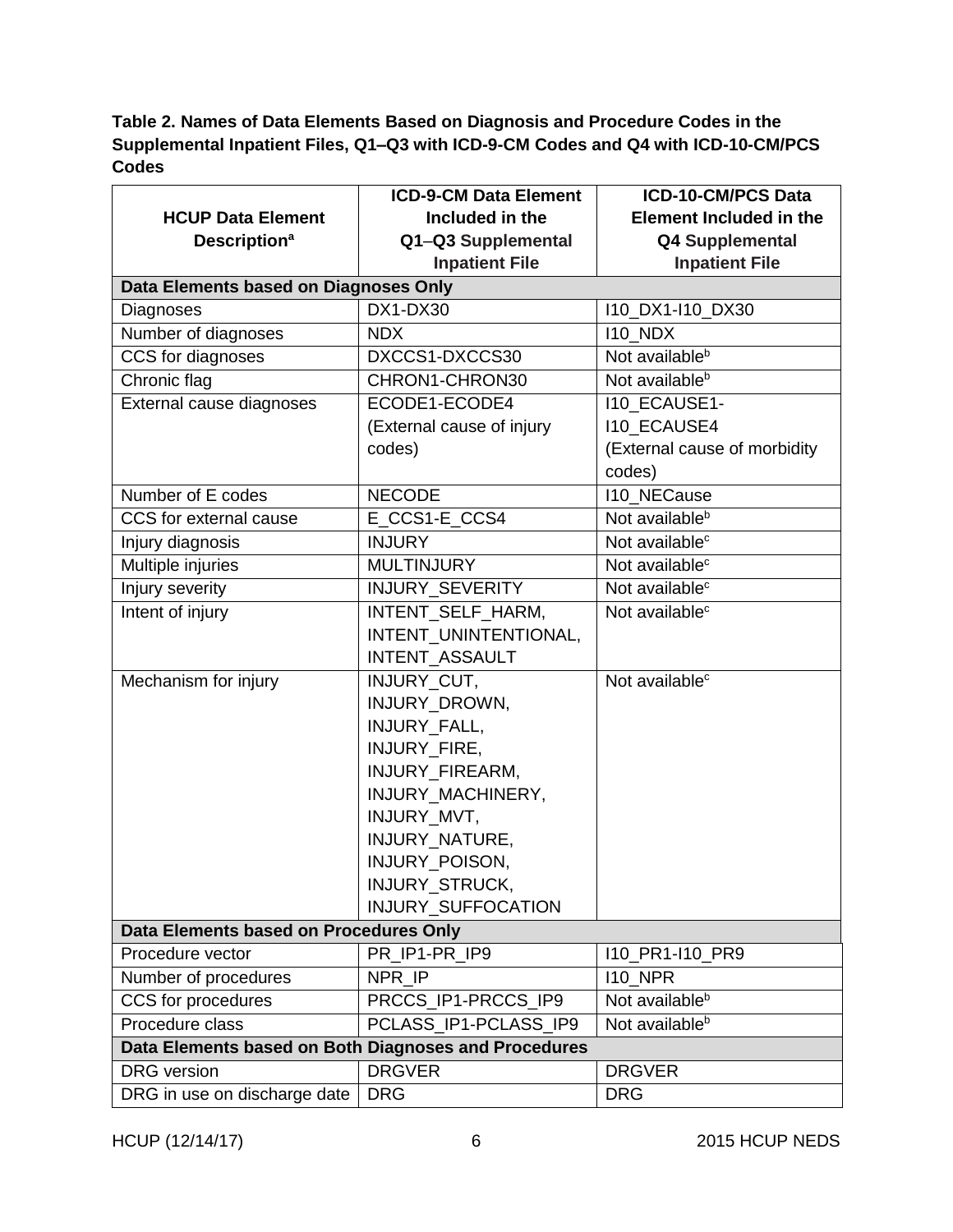| <b>HCUP Data Element</b><br><b>Description<sup>a</sup></b> | <b>ICD-9-CM Data Element</b><br>Included in the<br>Q1-Q3 Supplemental<br><b>Inpatient File</b> | <b>ICD-10-CM/PCS Data</b><br><b>Element Included in the</b><br><b>Q4 Supplemental</b><br><b>Inpatient File</b> |
|------------------------------------------------------------|------------------------------------------------------------------------------------------------|----------------------------------------------------------------------------------------------------------------|
| DRG in use on discharge<br>date, calculated without POA    | DRG NoPOA                                                                                      | DRG NoPOA                                                                                                      |
| MDC in effect on discharge<br>date                         | <b>MDC</b>                                                                                     | <b>MDC</b>                                                                                                     |
| MDC in use on discharge<br>date, calculated without POA    | MDC NoPOA                                                                                      | MDC NoPOA                                                                                                      |

Abbreviations: CCS, Clinical Classifications Software; DRG, diagnosis-related group; HCUP, Healthcare Cost and Utilization Project; ICD-9-CM, International Classification of Diseases, Ninth Revision, Clinical Modification; ICD-10-CM, International Classification of Diseases, Tenth Revision, Clinical Modification; MDC, major diagnostic category.

a Detailed descriptions of the HCUP data elements are available on the HCUP User Support Web site under [NEDS database documentation.](https://www.hcup-us.ahrq.gov/db/nation/neds/nedsdbdocumentation.jsp)

<sup>b</sup> Data elements derived from HCUP software tools are not available on the Q4 file because the ICD-10- CM/PCS versions are under development. If an ICD-10-CM/PCS version of AHRQ software tools are needed, please refer to the [HCUP Tools and Software](https://www.hcup-us.ahrq.gov/tools_software.jsp) section of the HCUP-US Web site.

<sup>c</sup> HCUP identified injuries based on a ICD-9-CM scheme developed by the *State and Territorial Injury Prevention Directors Association (STIPDA)*. The ICD-10-CM version was not finalized at the time the 2015 NEDS was constructed.